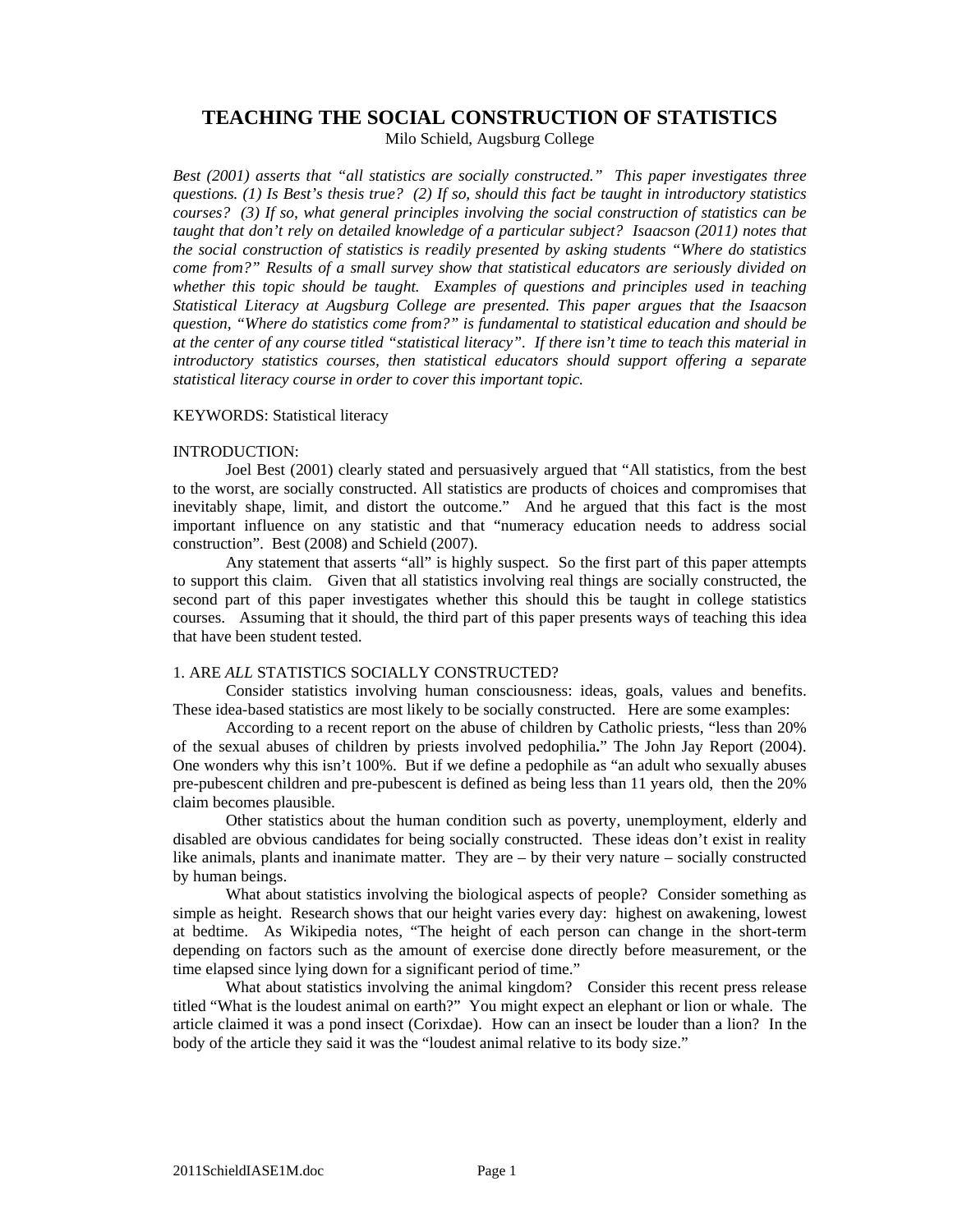What about statistics involving inanimate matter? Consider 2% low-fat milk. This sounds like a very straightforward statistic. But there are at least three different ways to calculate the fat in milk. The first is by weight: 5 grams in a total serving size of 244 grams gives 2%. The second is by calories: 43 calories from fat out of 122 calories per serving gives 35%. A third is to compare the calories from fat in a serving of milk with the recommended daily limit of 387 calories (43 calories out of (65 grams of fat times 9 calories per gram of fat) gives 7%. Note that the 2% is much lower than the 35% because so much of milk is water.

The percentage of fat in milk is socially constructed in another way. The 2% milk certainly has less fat than whole milk with 3.5% to 5% fat depending on the type of cow. If whole milk has 5% fat, then 2% milk has 60% less fat.

But this means that whole milk is 95% fat-

**Nutrition Facts** Serving Size 244 g **Amount Per Serving** alories<sub>12</sub> Calories from Fat 43 % Daily Value **Total Fat So Saturated Fat 3g** 15% **Trans Fat** Cholesterol 20mg 7% 4% Sodium 100mg **Total Carbohydrate 12g** 4% 0% Dietary Fiber Og Sugars 12g Protein 8g

free and 2% milk is 98% fat free. Switching from whole milk to 2% milk is an increase of slightly more than 3%. In fact, "95% fat-free" makes whole milk sound very "low-fat" all by itself.

Now consider a natural instance of inanimate matter. Consider the radius of the Earth. Figure 1 illustrates different ways of measuring that radius since the earth is not a perfect sphere. Here again, human beings have to make a choice.



Figure 1: Radius of the Earth

This kind of problem applies to all heavenly bodies where there is no formal requirement that they be perfect spheres.

Finally, consider those physical constants that are treated as though they were absolute values allowing no room for human construction. Consider the speed of light. Someone had to decide whether this was the speed of light in water, in air or in a vacuum. Someone had to determine whether the speed of light varied with the frequency or wavelength involved. Someone had to determine whether the speed of light varied with the ambient temperature or pressure of the medium.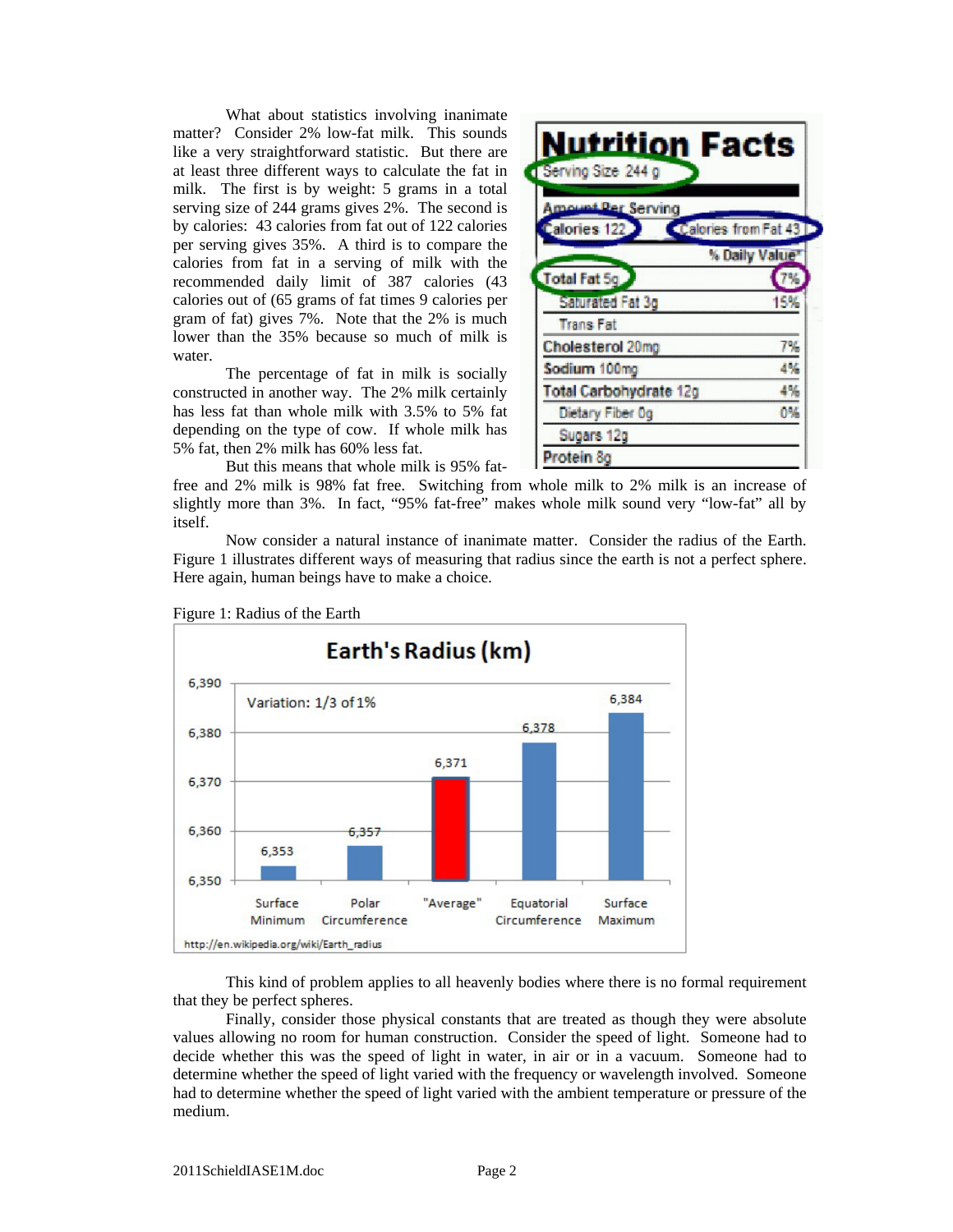## 2. SHOULD INTRO STATS TEACH THAT ALL STATS ARE SOCIALLY CONSTRUCTED?

Assume that all statistics are socially constructed is a fact – an essential fact – about all statistics. The next question is whether introductory statistics course should teach this. Last spring, a group of Minnesota college statistical educators were presented with this question.

At that meeting, Isaacson (2011) argued that the social construction of statistics is an essential component of a basic question: "*Where do statistics come from*?"

*Many introductory statistics textbooks begin with the near-biblical premise "There is Data" as if they are pre-existing facts and then concentrate on the language, mechanics and science of statistical calculations. Most of these same textbooks completely ignore the fundamental question about the origin of statistics and the critical yet often subjective decisions (i.e. choices of population, sample, measures, definitions, categories, etc.) that can greatly impact the data and values eventually calculated.* 

*Saying that "Statistics Come from Data" seems to be a common answer from both beginning introductory statistics students and their textbook authors. What is wrong with starting with data? To say that "Statistics Come from Data" is similar to saying "Babies Come from Hospitals". While it is generally true and an appropriate answer for some audiences, it leaves out a whole lot of the interesting part of the story.* 

*As educated, statistically literate citizens of our society, students must learn to consume and critique the statistics others present to us in their efforts to sell, persuade and convince. Focusing on the question "Where Do Statistics Come From?" gives the student a set of tools to develop their critical thinking regarding numbers and statistics.* 

Isaacson (2011) argued that statistical educators should start their class with the question, "Where do statistics come from?" Common answers from 242 students included data or numbers (53%), calculations (15%), data collection (7%) and other sources (18%). Only 7% indicated a question of interest by an individual or group.

A proper answer to the "Isaacson question" would include not just the question of interest. It should include the identification of the target population, the sampled population, the type of sampling, and the size of the sample. It should also include how the qualitative variables and the quantitative measures were defined and how subgroups were grouped into new categories.

The statistical educators were also briefed on how Schield (2010) organized the social construction of statistics under four headings: *Context* (influence of what is – and is not – controlled for), *Assembly* (influence of definitions of groups and measures), *Randomness* (influence of chance) and *Error* (influence of bias).

As background it was argued that Statistical educators don't generally teach that statistics can be influenced by human choices in *Assembly*: choices such as definitions of groups/measures, choices in the kind of comparison (# more vs. % more) or choices in presentation (pie chart vs. bar graph). Statistical educators do teach that statistics can be influenced by the choice of the mean versus the median. But they seldom go beyond that.

The argument went like this. Checking assumptions is a critical activity in modeling. Often times the assumptions used in analyzing data influence  $-$  if not determine  $-$  the results. This talk argues that statistics have the same status as models: they both are sensitive to choices (assumptions) that influence – if not determine – the results.

One of the five elements of the AACU Quantitative Literacy Rubric (2009) is the "ability to make and evaluate important assumptions in estimation, modeling, and data analysis." This focus on assumptions in data analysis could be extended to include the formation of categories, measures and summary statistics. While statistical educators may have little to say about which data formation assumptions are best, they can highlight how choices in group definitions, quantity measures, ratio denominators and other context determiners can influence the resulting statistics.

Once students are aware of "Where do statistics come from?" and the many choices made in generating a statistic, statistical education should focus on two auxiliary topics: (1) More focus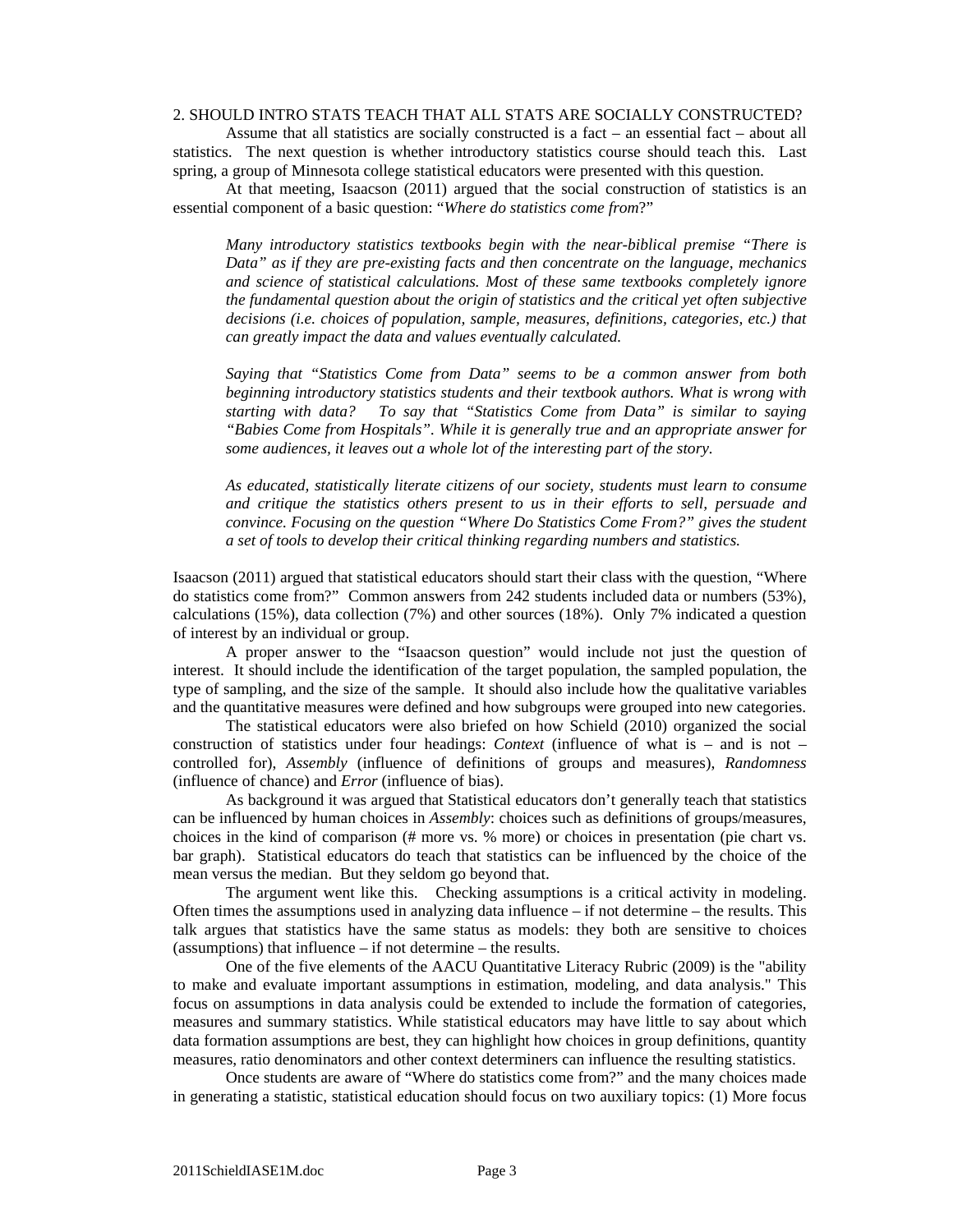on the *context* – what was and was not taken into account by ratios, comparisons, comparisons of ratios and models. (2) More focus on *assembly*: how groups and measures are defined.

After the presentation, the eleven statistical educators were surveyed on seven questions. Here are the questions and the survey results. See the Appendix for details.

Table 1: Survey Questions and Summary Results (Agree, Neutral and Disagree)

Statistical educators …

- Q1. *should leave these auxiliary topics for a later course.* A majority (55%) disagreed; only 27% agreed.
- Q2. *should extend intro stats to include factors taken into account (context)*. A majority (55%) agreed; 18% disagreed.
- Q3. *should extend intro stats to include where do statistics come from (meaning to include assembly: how groups and measures are defined)*. A near-majority (45%) disagreed; 27% agreed.
- Q4. *should extend intro stats to include both of the above.* The group was split: 40% agreed; 40% disagreed. As might be expected the pattern for this question is somewhere between the positive pattern in Q2 and the negative pattern in Q3.
- Q5. *should support a separate statistical literacy course.* A majority (56%) disagreed; only 11% agreed. Note: Several local supporters of a separate statistical literacy course either were not present (Kaplan) or did not vote (Schield and Isaacson).
- Q6. *should extend modeling to include epidemiological models, rates and percentages.* The group was split: 36% agreed; 36% disagreed.
- Q7. *should extend "assumptions" to include all choices influencing a statistic*. The group was split: 36% agreed; 36% disagreed.

After the survey was completed, some of the respondents were asked their reasons for not extending introductory statistics to include factors taken into account (Q2). One respondent said that if students were to recognize the sensitivity of many statistics to what is taken into account they might have "less respect for our discipline." Some may wonder if this is an example of what sociologists call *mystification*: the idea that professions often find it useful to keep nonprofessionals awed – and in line. The same respondent was asked for reasons why we should not extend introductory statistics to include "Where do statistics come from?" The respondent noted that measurement was a separate discipline from statistics and statistical educators should not presume to be experts in these non-statistical areas.

So, a slim majority of the faculty support increasing the focus on *context* and disagree with offering a separate statistical literacy course. The group was seriously divided – no majority position – on either side of any of the other questions.

This simple survey did not investigate why respondents disagreed. Some may have thought the topic was inappropriate regardless of venue. Others may have thought the topic appropriate somewhere but not in introductory statistics. Still others may have thought there were no general principles to be taught.

Despite the negative results of this survey, this author believes that both *context* and *assembly* can and should be taught as involving general principles. If there isn't time in introductory statistics (which already has too much to cover) to teach these topics, then they should certainly be taught in a separate statistical literacy course.

## 3. HOW SHOULD THE SOCIAL CONSTRUCTION OF STATISTICS BE TAUGHT?

Assuming that the social construction of statistics should be taught in introductory statistics or statistical literacy, how should it be taught? Recall the survey respondent who pointed out that statistical educators are not subject-matter experts (SMEs). That is an excellent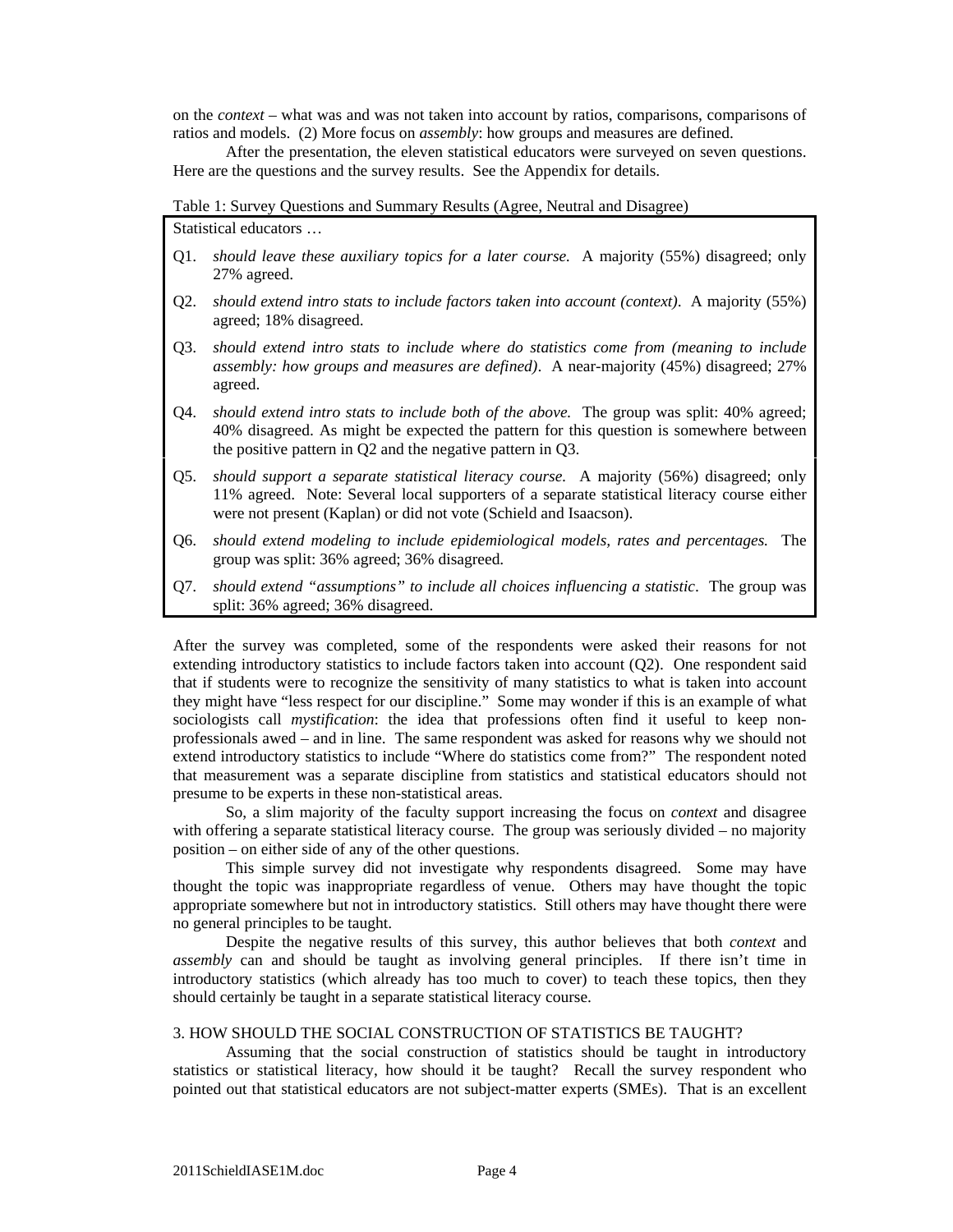point. And even if some statistical educators were subject matter experts, they don't have time to educate their students to that level in introductory classes.

There are many general principles illustrating the social construction of statistics that can be taught without requiring students to be subject-matter experts. They typically involve the use of ordinary English rather than algebraic formula.

When talking about *Context*, statistical educators can educate students on how statistics are influenced by choices in deciding what related factors are – and are not – taken into account. Students should recognize the various linguistic signs of comparisons, ratios (e.g., per, percent, rate) and comparisons of ratios (e.g., more likely). Students should be aware of what "taking into account" means and why failing to control for plausible confounders matters.

When talking about *Assembly*, statistical educators can educate students on how statistics are influenced by choices in defining groups and measures. The definitions of groups and measures can be grouped under three categories:

- *Formal*: Need almost no knowledge of ideas: Fewer tall smokers than smokers...
- *Material*: Need detailed knowledge of ideas: More autistic boys than autistic girls…
- *Between*: Need some knowledge of ideas: Women live longer than men on average.

By focusing mainly on *formal definitions*, statistical educators can readily make the point that statistics are easily influenced by social construction in the definition of groups or measures.

Augsburg's Statistical Literacy course for students in non-quantitative majors has focused primarily on *context* and *assembly*. Recall that *context* identifies all the influences on a statistic that involve a comparison, the phrases "after taking into account" or "after controlling for", or any kind of model. *Assembly* identifies all the influences on a statistic that involve how the group or measure was defined and how the summary data was presented. See Schield (2010).

The following examples focus on *assembly* in defining groups, they involve general principles and the definitions are predominately formal so no particular knowledge is needed.

 *Compare Formal Definitions involving Counts: Criteria-based.* Examples: Which count/total is larger? (1) US population; US male population? (2) Not employed; Not employed and looking for work? (3) Use of physical force; Use or threat of physical force? *Principles involving counts or totals:* (a) "And" phrases and modifiers restrict the options and give a smaller total. "Or" phrases increase the options and give a larger total. Beware of

"and" conjunctions that really mean "or." E.g., the number of juniors and seniors.

 *Compare Formal Definitions involving Counts: Frequency-based.* Examples: Which count is bigger? (1a) Smoker: smokes *more than* five cigarettes a day vs. (1b) Smoker: smokes *more than* two cigarettes a day. Which count is bigger? (2a) Sober: consume *less than* 3 drinks in past week. (2b) Sober: consume *less than* 1 drink in past week.

*Principles involving one-sided ranges*: If "more than X" (a minimum), then a larger X gives smaller count. If "less than X" (a maximum), then a larger X gives bigger count.

 *Compare Formal Definitions involving Counts: Duration-based.* Examples: Which count is bigger? (1a) Smoker: smoked in the past 2 weeks. (1b) Smoker: smoked in the past 4 weeks. Which count is bigger? (2a) Sober: No alcohol in past 2 weeks. (2b) Sober: No alcohol in past 4 weeks.

*Principles involving time periods in the past*: If "Event-exists in *any* of the past X periods" is the criteria, then a bigger X results in a bigger number. If "event-free in *all* the past X periods" is the criteria, then a bigger X results in a smaller number.

 *Compare Formal Definitions involving Ratios: Compare Numerators.* Which ratio is largest? (1a) Percentage of US citizens who are adults, (1b) Percentage of US Citizens who are adult males, (1c) Percentage of US citizens who are adults or are males? Which ratio is largest? (2a) The US death rate due to suicide, (2b) the US death rate, or (2c) the US death or emigration rate.

*Principles for comparisons of numerators:* "And" phrases and modifiers restrict and result in smaller ratios. "Or" phrases increase options and result in larger ratios.

 *Compare "Between" Definitions involving Rates: Compare Denominators*. Here a minimal knowledge of the ideas is needed to answer these questions. Examples: Which ratio is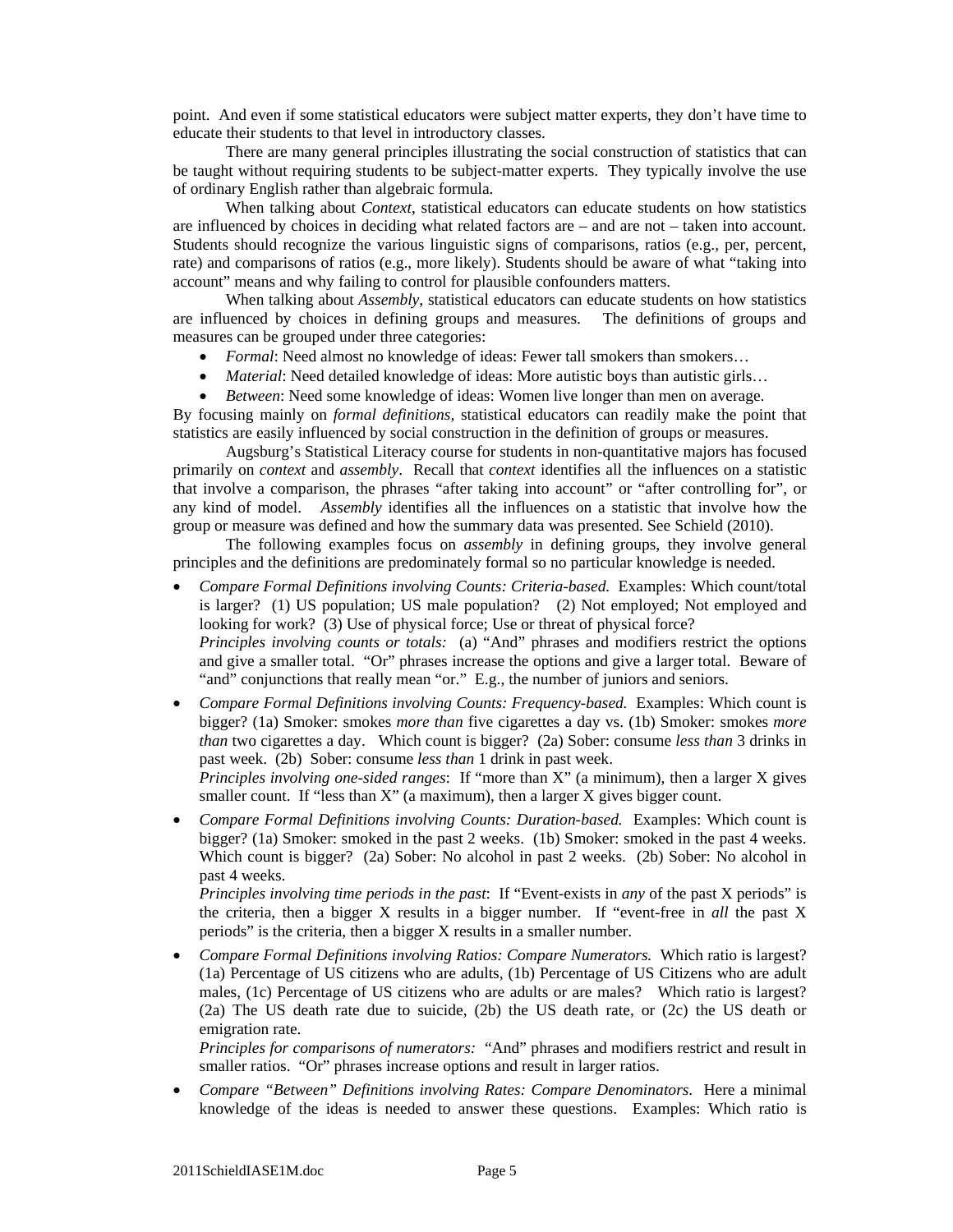bigger? (1a) US birth rate: per 1,000 adults or (1b) US birth rate per 1,000 women? Which ratio is bigger? (2a) Percentage of US oil imports that are from OPEC, or (2b) Percentage of US oil usage that is from OPEC.

 *Compare "Between" Definitions involving Rates: Compare Numerator-Denominator Switches*. A minimal knowledge of the ideas is needed to answer these questions. Examples: Which ratio is bigger? (1a) Percentage of auto accidents that involve a death or (1b) Percentage of auto deaths that involve an accident. Which ratio is bigger? (2a) Accidental death rate per 1,000 US males or (2b) Male-death rate per 1,000 US accidents. Which ratio is bigger? (3a) Percentage of US adult prisoners who have low IQ or (3b) Percentage of US low-IQ adults who are prisoners. Which ratio is bigger? (4a) Percentage of US males who are in the military or (4b) Percentage of the US military who are male.

The point of identifying principles isn't so much as to teach the principles which students may easily forget. The point is that by identifying these principles, statistical educators may pick problems that students can work without being subject-matter experts.

## **CONCLUSIONS**

Statistical educators can teach the influence of *context* (taking into account or controlling for the influence of a related factor) on a statistic by focusing on the grammatical signs of comparisons, ratios and comparisons of ratios. The idea of "controlling for" can be extended to include sophisticated models.

Statistical educators can teach the influence of *assembly* (how groups and measures are defined) on statistics without requiring a deep understanding of the ideas involved by focusing on how simple grammatical differences extend or restrict the range for counts or totals.

#### RECOMMENDATIONS:

- 1. A larger group of statistical educators should be surveyed with a more in-depth survey.
- 2. Statistical educators should go beyond chance and bias and analyze all kinds of influences on a statistic.
- 3. Statistical educators should focus more on *Context*: what is and is not taken into account.
- 4. Statistical educators should focus more on *Assembly:* the choices made in defining groups and measures, and the sensitivity of statistics to these choices.
- 5. Statistical educators should start each course with the Isaacson (2011) question: "Where do statistics come from?"
- 6. Any course titled "statistical literacy" should have the social construction of statistics as the central focus. Once students realize that all statistics are constructs, socially-constructed tools, then statistics can be taught as a liberal art (an inductive activity) rather than as just a mathematical skill (a deductive activity).

#### REFERENCES

- AACU (2009). Quantitative Literacy VALUE Rubric. Copy available at www.aacu.org/value/rubrics/pdf/QuantitativeLiteracy.pdf
- Best, Joel. (2001). *Damned Lies and Statistics*. University of California Press.
- Best, Joel (2008). Birds Dead and Dying: Why Numeracy Needs to Address Social Construction, *Numeracy*, Vol. 1, Issue 1, Article 6.
- Isaacson, Marc (2011). "Where Do Statistics Come From? Setting the Table for Introductory Statistics." Poster USCOTS. See www.statlit.org/pdf/2011IsaacsonPosterUSCOTS.pdf
- John Jay Report (2004) by the John Jay College of Criminal Justice. See http://en.wikipedia.org/wiki/John\_Jay\_Report
- Schield, Milo (2007). Teaching the Social Construction of Statistics, 2007 Midwest Sociological Society, Chicago. See www.StatLit.org/pdf/2007SchieldMSS.pdf
- Schield, Milo (2010). Assessing Statistical Literacy: TAKE CARE in *Assessment Methods in Statistical Education: An International Perspective*. Edited by P. Bidgood, N. Hunt and F. Joliffe. Wiley Publishers, Ch. 11, p. 133-152. Excerpts at www.statlit.org/pdf/2010SchieldExcerptsAssessingStatisticalLiteracy.pdf